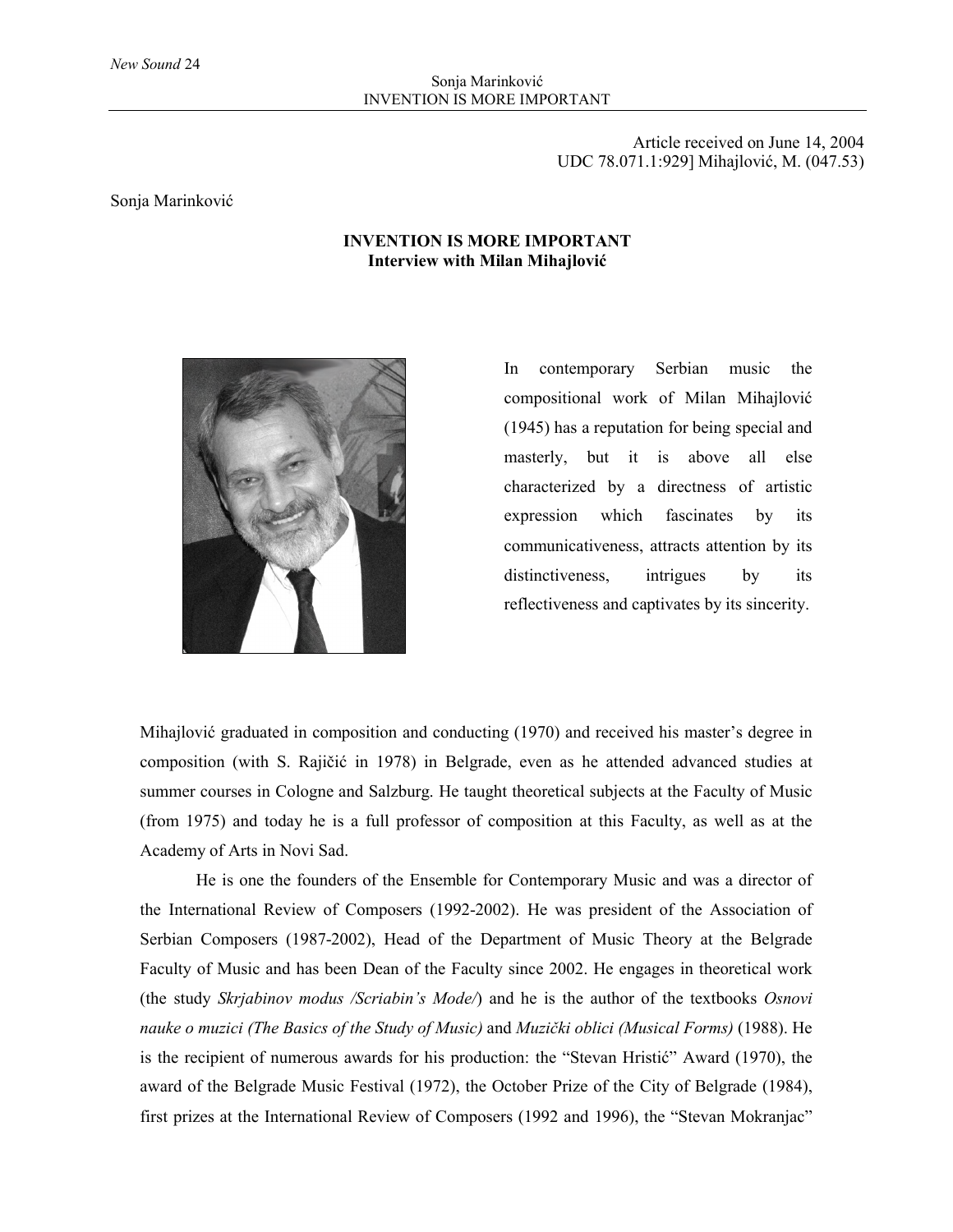Award (1994) and the City of Belgrade Award (2003). Mihajlović's works are frequently performed both in the country and abroad and they attract the attention of first-class artists – Aleksandar Serdar, Sreten Krstić, Ksenija Janković and many others, while his work *Preludium, Aria e Finale (Prelude, Aria and Finale)* was printed in the "Edition Peters" in Leipzig.

Mihajlović began his career as composer with very successful chamber works (the song *Kiša /Rain/*, 1966; *Trio sonata /Trio Sonata/* for flute, cello and piano, 1966/67; *Varijacije za klavir /Variations for Piano/*, 1968; *Gudački kvartet /String Quartet/*, 1969), created during his studies of composition, as well as with his notable graduation work *Uvertira Fantasia (Overture Fantasia)* for orchestra (1970) for which he won the Hristić Award. The complex symphonic works *Preludio, Aria e Finale* (1972) and *Simfonijske metamorfoze (Symphonic Metamorphoses)* (1977) have a special personal stamp. They established the reputation of the young composer by their compositional-technical mastery, strong expressiveness and lucid orchestrational techniques. The domination of linear thought, the variational-symphonic work with thematic material and the sharpness of the vertical are all part of an expressionistic palette, which predominates in these works, but what is already visible here is the formal clarity and logicalness of the works' structural layout. Furthermore, comparing these two symphonic works clearly points to the evolution of language towards greater purification of thought, crystallization of expression and growing compositional-technical mastery.

Along this line of development appear the chamber compositions *Lamentoso* for clarinet, violin and piano (1977) and *Notturni* for horn, wind and string quartets (1983). It was in these works that the author's lyric nature, so incompatible with the very topical avant-garde tendencies in Serbian music of the time, developed its bold, direct, authentic expression, strength and persuasiveness, which provided excellent communication between the works and the performers and audience. The October Prize of the City of Belgrade for *Notturni* (1984) confirms this unequivocally, as do the numerous performances – *Lamentoso* has been performed throughout Europe and in the United States, while *Notturni* was in fact a joint commission from the Yugoslav and Dutch radio stations, subsequently performed on several occasions in Yugoslavia and Switzerland.

The 1980's were a very fruitful period in Mihajlović's production. He created works of diverse genre profiles: vocal-instrumental (*Pohvala svetu /Praise to the World/* for choir and orchestra, 1984; *Šta sanjam /What I Dream Of/*, three songs for soloists and female choir, 1983/84; *Ja Fransoa /I, François/*, a television score for soloists and chamber ensemble, 1985; *More /The Sea/* for choir, 1986), concertante (*Bagatele /Bagatelles/* for violin, string orchestra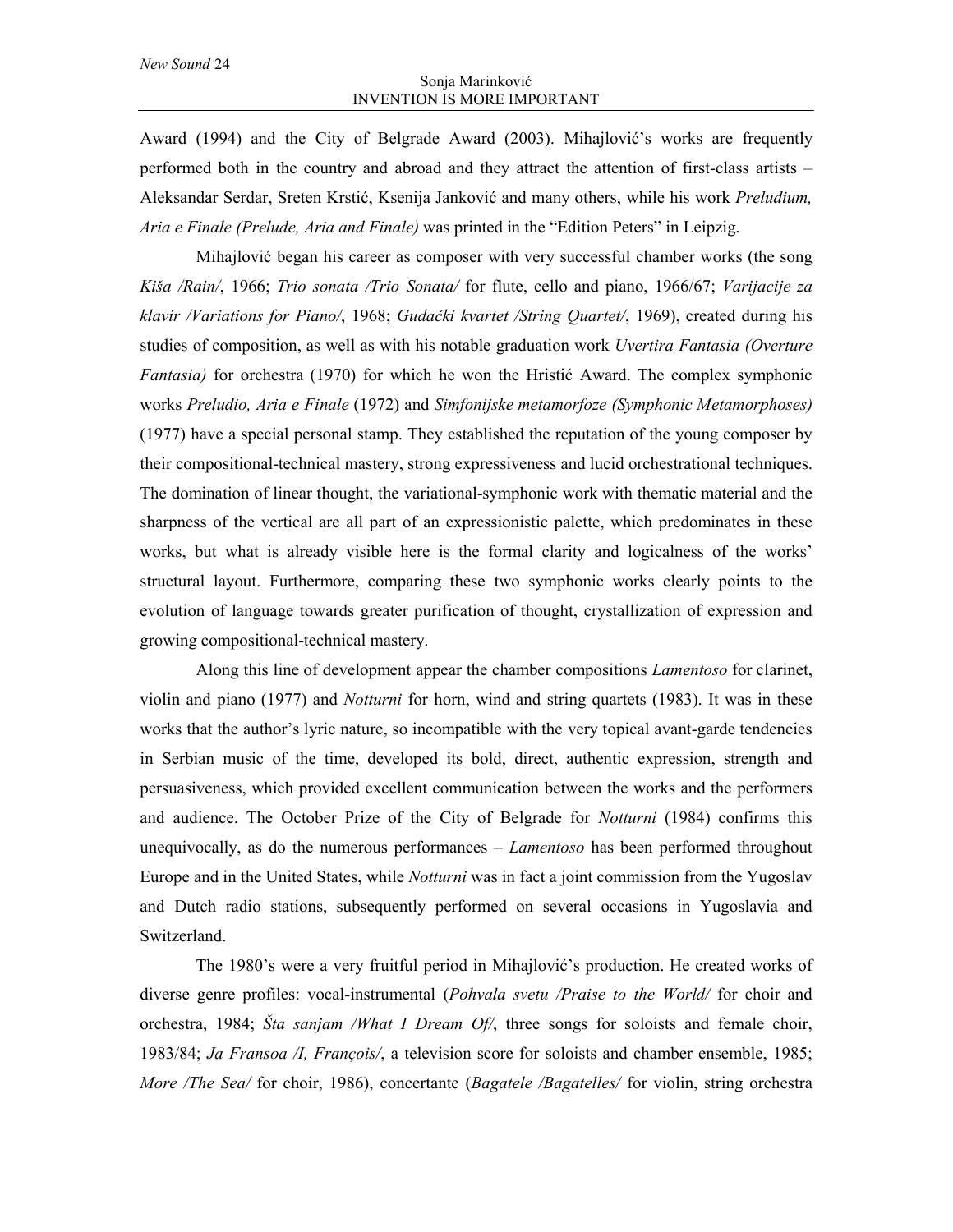and harpsichord, 1986), orchestral (*Elegija /Elegy/* for string orchestra, 1989), and piano works (*Tri prelida /Three Preludes/*, 1986-1989). The works that stand out from the rest are *Bagatele*, *Tri prelida* and *Elegija*, characterized as "the substratum of pure lyricism" (M. Kovač). In these works, some of the composer's stylistic-linguistic constants were established: Scriabin's mode became the basis of harmonic thought, and it was treated very inventively with a truly creative interpretation of its expressive potentials, especially with regard to the characteristic colour which is one of the primary means of expression for Mihajlović. Other important characteristics of the composer's mature writing include laconism, reductionism of music material, free singing over pedal and ostinato layers, exposition of the material through the process of creating and forming theme.

Postmodernism, with its characteristic work with quotations, patterns and models, also left its mark on Mihajlović's work created in the 1990's. During that period the following works were composed: *Mala žalobna muzika (Little Funeral Music)* (1990), special homage to Mozart, *Memento* (1993) for symphonic orchestra dedicated to Vasilije Mokranjac, and *Silenzio* (1996) for female choir and chamber orchestra to the verses of Torquato Tasso. In his mature age works, the author spoke with new confidence, directly and powerfully. The critics recognized in them a dominance of ethical and philosophical-poetical meaning over compositional-technical methods which often captivated attention in previous works. It was these qualities that brought Mihajlović's work to the very top of contemporary production.

The most recent work created to date, the composition *Povratak (Return)* for cello and symphonic orchestra (2002), occupies a special place in Mihajlović's work because after several years of creative restraint it marked the author's return to composing in a very specific way – returning to his own work, re-examining and sublimating the creative postulates of previous works, their poetics and compositional techniques. *Povratak* thus raises fundamental issues concerning Mihajlović's production, and assumes the importance of a summarizing and comprehensive work in which the best characteristics of the composer's writing may be recognized.

*The biographies of Milan Mihajlović published so far begin with information dating from your studies in the class of Stanojlo Rajičić. How did you, in fact, enter the world of music and to what extent was it significant for your professional development and, generally speaking, for the forming of your attitude towards music? Could you single out certain people who had a crucial influence on you in your youth?*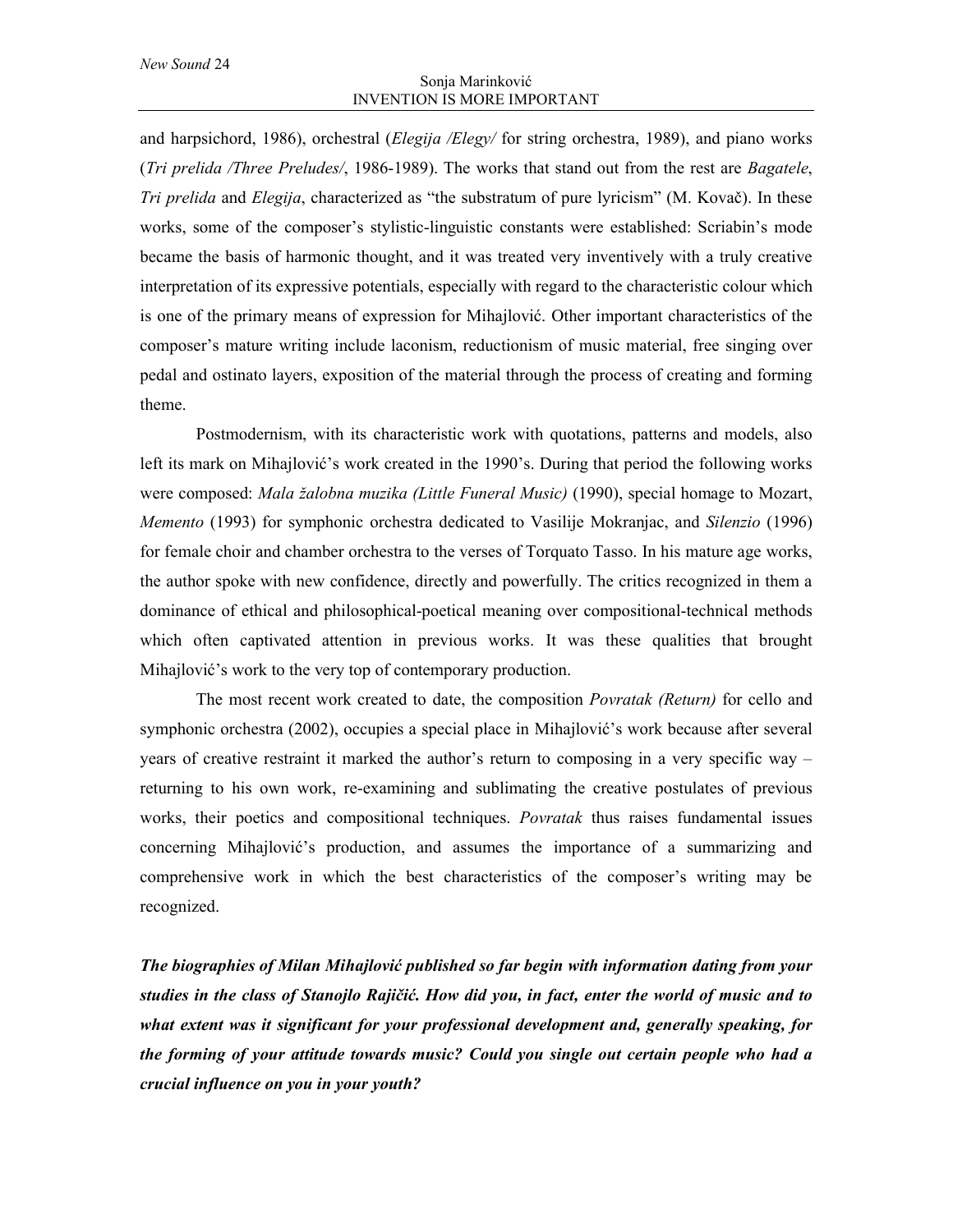No one has asked me so far about the beginnings of my music education, my reasons for choosing music as a profession, about influences. If we were to begin as early as my childhood, I should say I was fortunate that my whole family was involved in music. My father had studied composition and conducting with Milenko Živković and Josip Slavenski in Belgrade and with Stjepan Šulek in Zagreb, so that he was friends with many fellow musicians, professors who taught at the Academy at the time. For example, Milenko Živković was my godfather. Later on, my father left the Academy and became involved in popular music, which I believe he never quite got over. I remember that I always admired his fantastic ear for music, talent and the way he managed to catch every possible melody or harmony "as he heard it", transcribe it and immediately perform it, be it folk music, pop music, rock music or popular works of classical music. My mother was a singer, and my uncle studied the violin and law. However, his career was cut short because he was sent to the island of Goli Otok and together with my father he also dedicated himself to popular music. They founded an ensemble and performed together. There was always singing and playing in my house. They took every opportunity, when our relatives gathered or on any other occasion, to play all kinds of music, from popular to classical. In addition, I had the good fortune to take private lessons with such well-known professors as Arsen Triva and Ružica Miodragović (now Radenković) even before I started primary music school. I am certain that I was profoundly influenced by my first official piano teacher at the "Vojislav Vučković" Music School, Gordana Milojević, Miloje Milojević's daughter, who was a fantastic teacher, extremely patient with us children who were not particularly hard-working and would not sit at the piano all day long. I remember the countless exercise-books, notes to parents about what should be done and how. Not to mention the fact that she was a good teacher and a good musician, so that I received very good basic training in primary music school. I was also fortunate to enrol afterwards in the "Josip Slavenski" Secondary Music School, at the time an experimental school in which you had to study in two departments, both the instrumental and the theoretical. At that time the best professors working in our country, all of whom later on went on to become professors at the Music Academy, taught at this school. Marija Koren (Bergamo) taught history of music, Radomir Petrović (later Dean of the Academy) harmony, Petar Ozgijan musical forms and Berislav Popović counterpoint. Mirjana Živković arrived in my fourth year, a new, young professor who first taught folklore, but later on concentrated on harmony. My piano professor was Darinka Simić, who later became editor-in-chief of Radio Belgrade. Those circumstances helped me to acquire a truly perfect grounding in music, with extraordinary professors, and I can tell you that I have lots of happy memories of secondary school. For me that period was a time of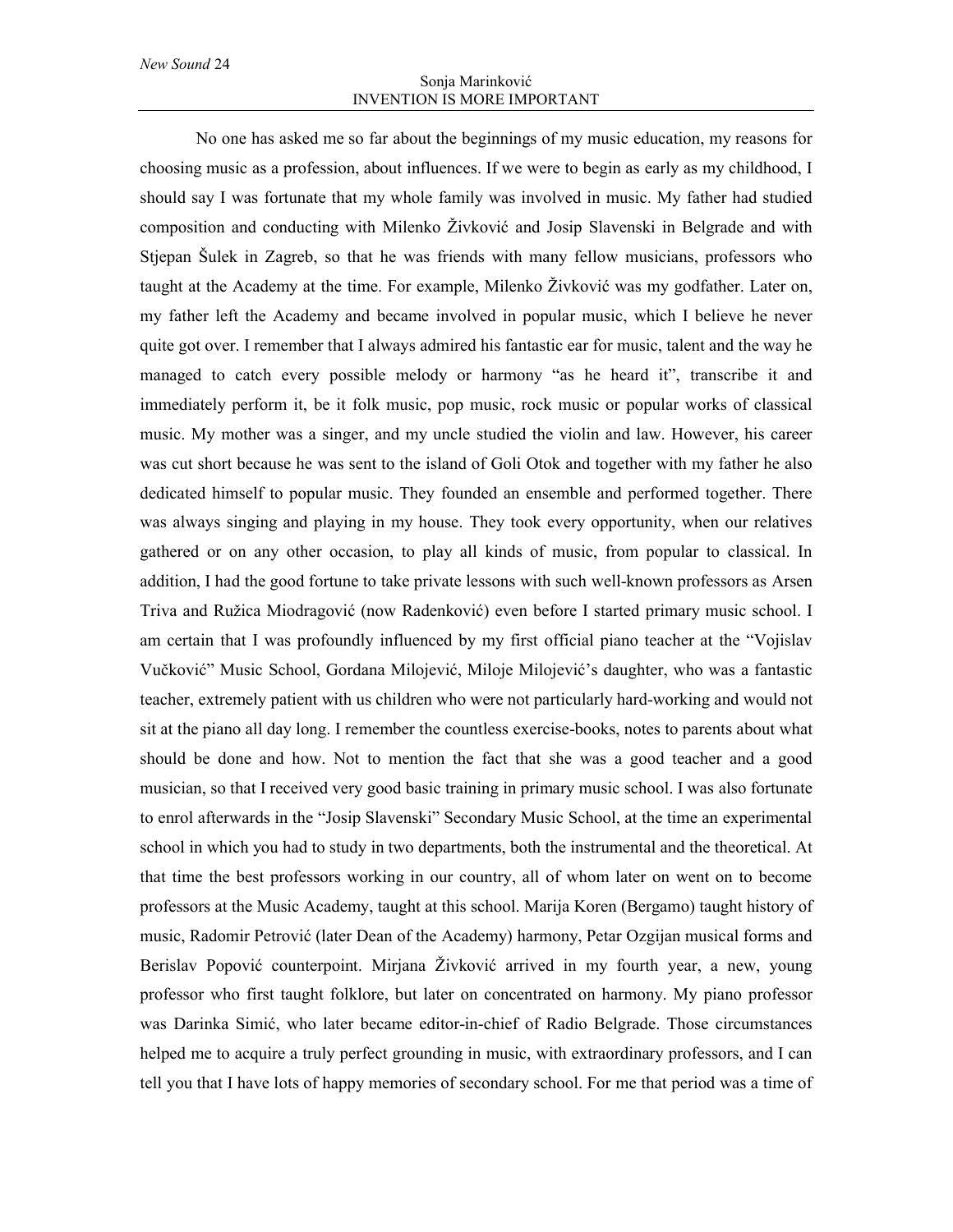happiness, of joy, regardless of the great amount of work you had to put in, because I was also attending the First Belgrade High School. Everything went extremely smoothly, with joy.

*Professor Stanojlo Rajičić, in whose class you graduated and obtained your master's degree, was considered very strict, demanded discipline and insisted the students should meet "school norms" which some students found inflexible and even rigid. However, it was from this "strict school" that very strong and very diverse composers emerged – Vasilije Mokranjac, Petar Bergamo, Srdjan Hofman, Zoran Erić and many others. What was your attitude towards this school at the time of your studies and how do you perceive those years today?*

It is true that Professor Rajičić was a strict man, but he was not so strict as he was a man who stuck to his opinion and I think that, if he had a firm attitude, it was impossible to convince him otherwise. Some people saw this as rigidity, others supported him in his position. However, I remember that he had a very serious, good attitude on many issues regarding both the Academy and his students, and other people as well. I remember, for instance, when the Academy approved a motion to vote publicly for a teacher instead of by secret ballot, as before. Rajičić was against it and he simply stopped voting. He always stuck to his opinion and he was very consistent. At the beginning of my studies, especially during the first year, we would all enter the room where he would sit in an armchair, terrified of how he would react to what we had written. He always spoke his mind. Very often he would point out the faults in our work and he was so very, very rarely completely satisfied with what we did that I almost cannot remember such an occasion. Of course, whether such an approach is good is open to question. However, the very fact that so many composers who were later quite distinctive individuals and wrote differently, graduated from his class testifies to the fact that he succeeded, in a way, in instilling into these people a sense of responsibility for their own work. I, for one, certainly feel that strongly in my work and I think I am always very rigorous with regard to what I do and very often dissatisfied with my work. On the other hand, Rajičić was also a very intelligent man who knew how to choose excellent collaborators. His assistant lecturers were the best possible composers and theoreticians of the time – Peričić, Mokranjac, Bergamo and Hofman. In higher grades, the third, fourth and fifth, they took over much greater responsibility for tuition, especially arrangement and orchestration. Petar Bergamo was assistant lecturer during my studies and I will never forget those excellent classes in which I really learnt a great deal, much more than in any other subject at the Academy, especially since I was also studying conducting.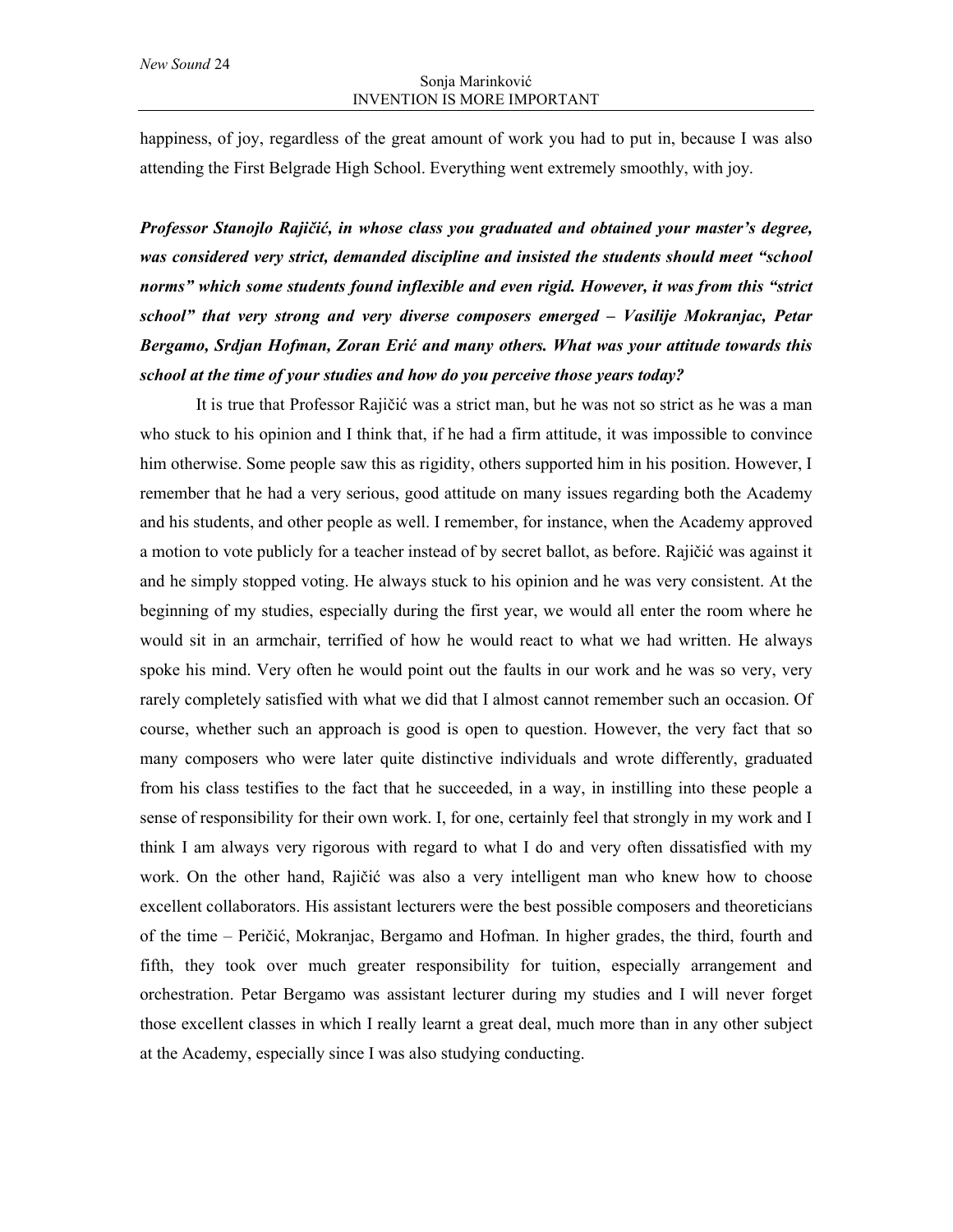# *Do you think that the position of a composer is different today compared to some of the previous periods? By this I do not mean the social status of a composer's work, however significant it may be, but the attitude towards production, creativity?*

The approach to and treatment of our production used to be more serious in the past, both on radio and on television. In the 1960's it was viewed as a cultural priority. I believe that was in fact the only period when a cultural policy was carried out in our country. For whose benefit, is a question which could be discussed at great length. Nowadays there is no government plan for the development of culture, nor has there been one for a long time, and interest in it is waning. The last few governments and those in charge of this sphere have shown least interest. There have been different periods in terms of the way in which a composer managed to get a work performed and recorded. In my time, we did not have any problems with having a composition either performed or recorded. I had my student compositions, starting from *Trio sonata*, recorded and performed by the best performers, Academy professors, even on the very exam. *Gudački kvartet* was performed and recorded by the *Serbian String Quartet* (in those days in its best make-up, led by Branko Pajević) and that was their first recording for Radio Belgrade. Likewise, the *Belgrade Philharmonic* led by Skovran performed and recorded my graduation work. And I also remember that when I wanted to have my postgraduate compositions recorded, I even managed to get paid for it, which is hard to imagine nowadays. Things are different today. I believe that the situation is improving somewhat with regard to the Radio and Television Serbia (RTS) Orchestra. They are once again taking an interest in the compositions of young authors and have begun recording the works of our undergraduates and graduates. However, there has been a considerable void for, perhaps, twenty years even, when it was fairly difficult to get a work recorded. Composers who had already achieved some success managed to get this done, but it was very difficult for the young ones. If you were to compare the status of a composer in our country in general with some European countries, such as Germany or Austria, France or Scandinavia, I think you would find it beyond comparison. A composer is much more successful and is better received by society if he is a composer of folk or popular music, whereas contemporary production passes unnoticed by the wider audience, as witness poor concert attendance. I remember Bergamo told me that when he went to Vienna, he did not even dare mention that he was a composer, because they would immediately all but bow before him like royalty. There it is obviously considered important.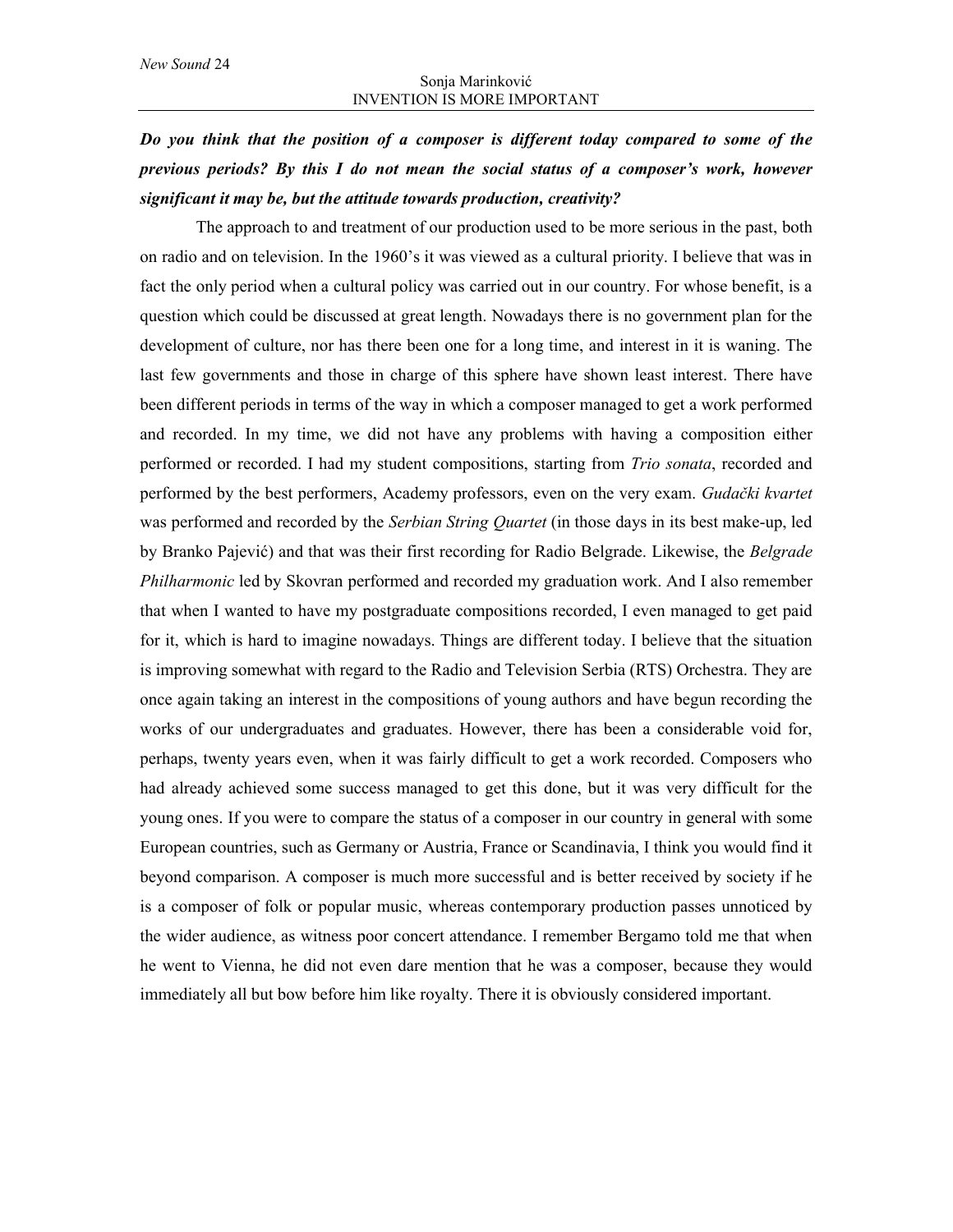#### *You graduated in conducting, but you hardly ever actually conduct. Why is that?*

I began to study conducting primarily because I wanted to obtain as broad a music education as I could. I was not sure whether I would actually conduct. I think that studying conducting has also helped me in my work as composer. Namely, when you study conducting you make contact with a work by perceiving it in its entirety, by perceiving its form. I believe this contributed to the fact that in all my compositions form is extremely good and the borderlines are never noticeable between the sections, instead everything links up logically with the next, at least according to my colleagues and the critics. I believe that conducting has helped me with that to some extent. Secondly, I acquired a certain manual technique which was fairly good and I could indeed continue to conduct, which was useful to me, for instance, when I was in the army. There I conducted the *Subotica Philharmonic* and I was given leave to go out every afternoon. Production has always been far more important and interesting to me than performing. I felt that this was the right profession for me.

I conducted orchestras and chamber ensembles on several occasions, especially when the programme featured contemporary music, the music of my colleagues, including even my own compositions. There is a recording of *Nokturna (Nocturnes)* performed by the *Serbian String Quartet* and the *Belgrade String Quintet* under my direction. It is an exceptionally good recording, beautifully interpreted, thanks primarily to the outstanding performers, of course. I have to say without false modesty, some of my colleagues told me that out of the seven performances of *Memento* with six different conductors, the best performance was at the opening of the Mokranjac Days in Negotin, when I myself conducted the work. Why didn't I engage in it to a greater degree? That is a question which is perhaps related to something deep inside me, some personal preoccupations, reflections, maybe even my temperament. I am not a person who likes commotion, noise, crowds. Such things often make me feel uncomfortable. I am especially not the kind of person who likes to impose his own opinion hastily. I have always had slight reservations about that kind of work. I think there are no problems regarding the profession itself, but I personally did have a problem – with making direct contact with people in the best possible way, and in a relatively short period of time. In other contacts with people as well, I always need more time to make friends and to open up, so that is what probably influenced me to neglect the profession of conductor and not engage in it. Primarily, however, I believe that creative work is much more interesting and important. And I am better suited to it.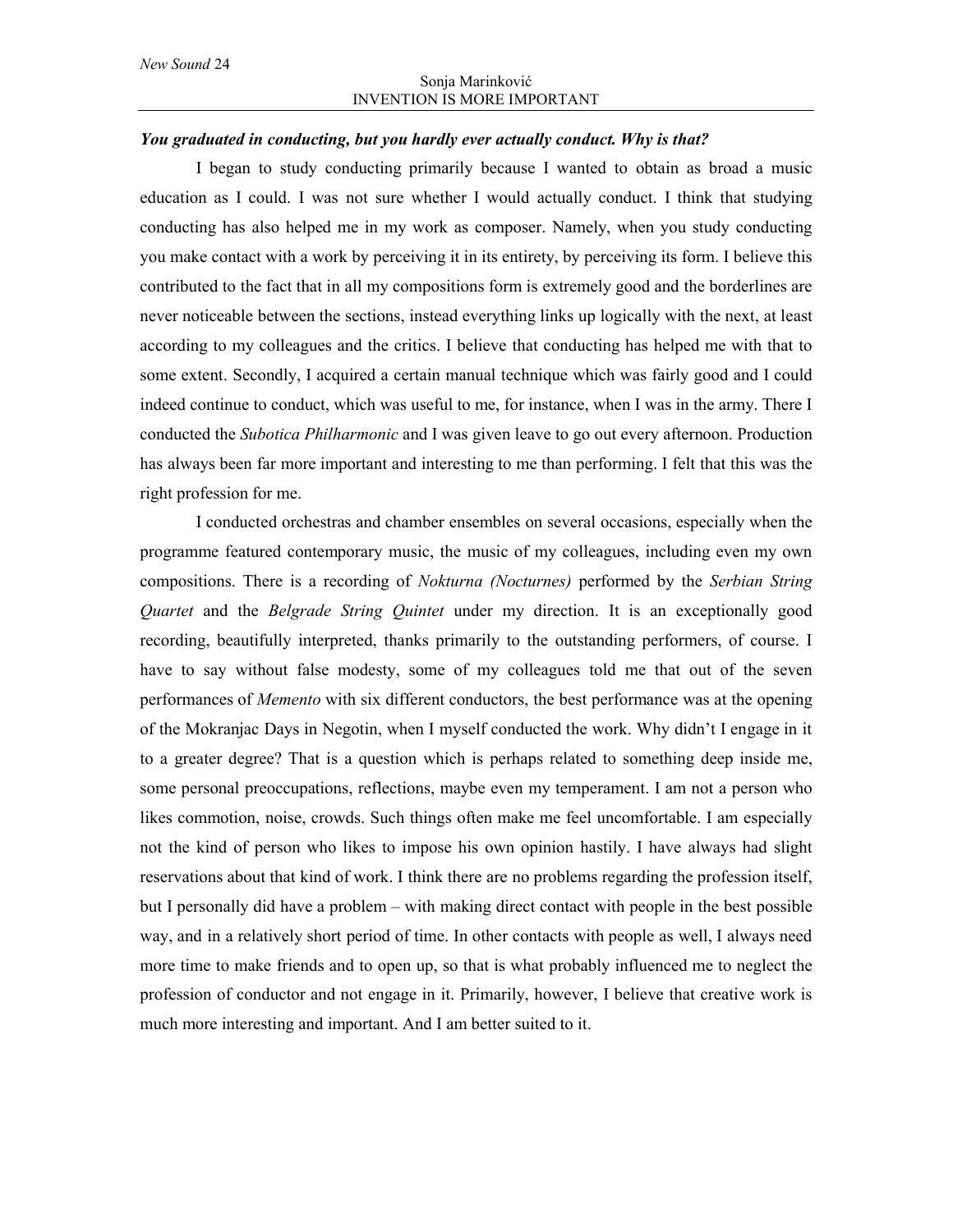*You began your teaching career at the Department of Theory. To what extent is the connection between compositional education and theoretical work natural, and to what extent is it mainly an expression of the personal inclination of an individual? Your theoretical works on Scriabin's mode came after you analyzed him as a composer. To what extent did theoretical work affect your compositional techniques?*

I believe that talent and education are equally important for our artistic work – you cannot do without either. Work on theory is extremely important because it enables a young person to discover many fields that they previously did not fully understand. Every school subject, even the most specialised one, opens up many fields of thought. However, later on, a theoretical education must become "second nature", something a person simply does not think about much, rather lets invention guide them. No doubt that knowledge will help a person deal with certain problems easily, but without invention, without talent, without imagination, pure theoretical knowledge is useless. It is true that I made certain theoretical discoveries through practical work. And that those discoveries then helped me: the theoretical aspect helped me solve various compositional problems more quickly. Thanks to theoretical knowledge a person can sometimes do certain things quickly, if necessary. But I have noticed that certain sections, or entire compositions, were more interesting and attracted much more attention when I let imagination guide me more, when I simply tried to forget my theoretical grounding.

## *In your works theme is often significantly determined by Scriabin's mode – both in the harmonic and melodic aspects. Would it be true to say that there has been an evolution in your perception of the mode?*

What is fascinating about Messiaen's second mode or Scriabin's mode (as I referred to it in my habilitation thesis, because this term explains more broadly the concept and application of the entire scale) is that this scale is extremely adaptable to all possible styles, starting from Romanticism, although it appears earlier on as well. It is incredible how you can find it with Stravinsky and with Prokofiev and with Gershwin, and with our Vasilije Mokranjac. It is simply a river which flows, which is elusive and which has immense, immense possibilities. That is why its application in my compositions changes with each work, so there are different compositions that have Scriabin's mode as their base, because it can be combined with itself. Its three positions can either be placed polymodally or combined with other scale structures or atonal music. The very structure of that scale allows an incredible number of completely different chordal structures, which can resemble a kind of tonal centre and can also go completely into atonality, or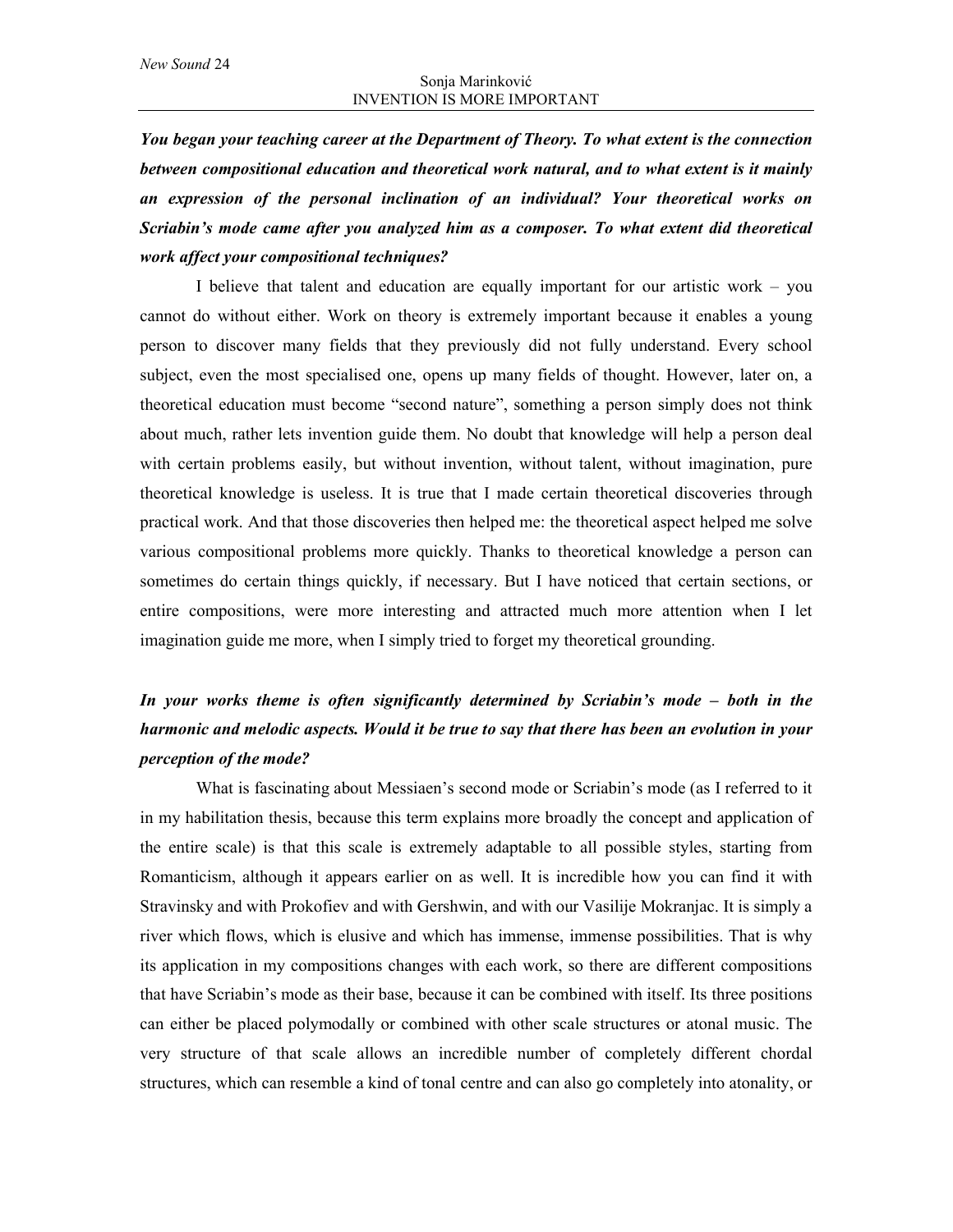they can resemble some other kind of compositional technique, or even style. That is why I used this scale most frequently, because it allowed those wide ranges and paths that a person himself could choose. That is why you might to some extent speak of an evolution in the perception of the mode. In a certain sense it stops being a mode in the old meaning of the word, because it can be oriented towards tonality, or you could go to complete atonalism, to some other compositional techniques.

### *It seems that the tonal aspect of the mode is more and more often accented in your compositions?*

Well, it depends on the composition and on the section. However, it is true that in certain places, if I want to avoid any kind of tonal association, I avoid using Scriabin's mode. Because it truly does contain, whether you like or not, those certain four tonal centres whose base is a small mediant circle. However, the vertical placing of Scriabin's mode, depending on the way his intervals are used, can change its nature: it can indeed seem expressive, like a part of some expressionistic music, or it can seem like a part of impressionistic music. It can be completely tonal or completely atonal. It all depends on how it is viewed vertically and consequently horizontally, as well. Whether I viewed it more often tonally in some of my compositions depended on my state of mind at the time. For instance, in *Lamentoso* tonality is least felt perhaps, because I used unusual intervallic methods (ones that are not usual for tonality) and I used the mode polymodally, whereas in *Bagatele* you can truly speak of a mode that sounds very tonal. However, in that case I used it in a kind of interaction with other old modes. *Silencio*, on the other hand, can be viewed in two ways. The introductory section, that sharp chord, sounds completely atonal and actually seems like an attack on your eardrums, only to calm down and enter a hidden tonality. All in all, it is an incredibly adaptable mode for all kinds of work.

### *How much importance do you attach to relationship with the performers of your works? Do you have a specific artist in mind when you are creating?*

Relationship with the performers is undoubtedly very important to me. I have mentioned that I had had the good fortune to have my works performed by excellent performers, even back in my student days. And this continued later on as well. I have never had problems with performers. Whenever I wrote, I had specific performers, their abilities, their character, range, etc, in mind. I do believe this to be extremely important, and it is no wonder that it used to happen very often in music history. Composers wrote their works to be performed, not left in a drawer. So, whomever they had as a performer was the person they wrote for. In the  $20<sup>th</sup>$  century there are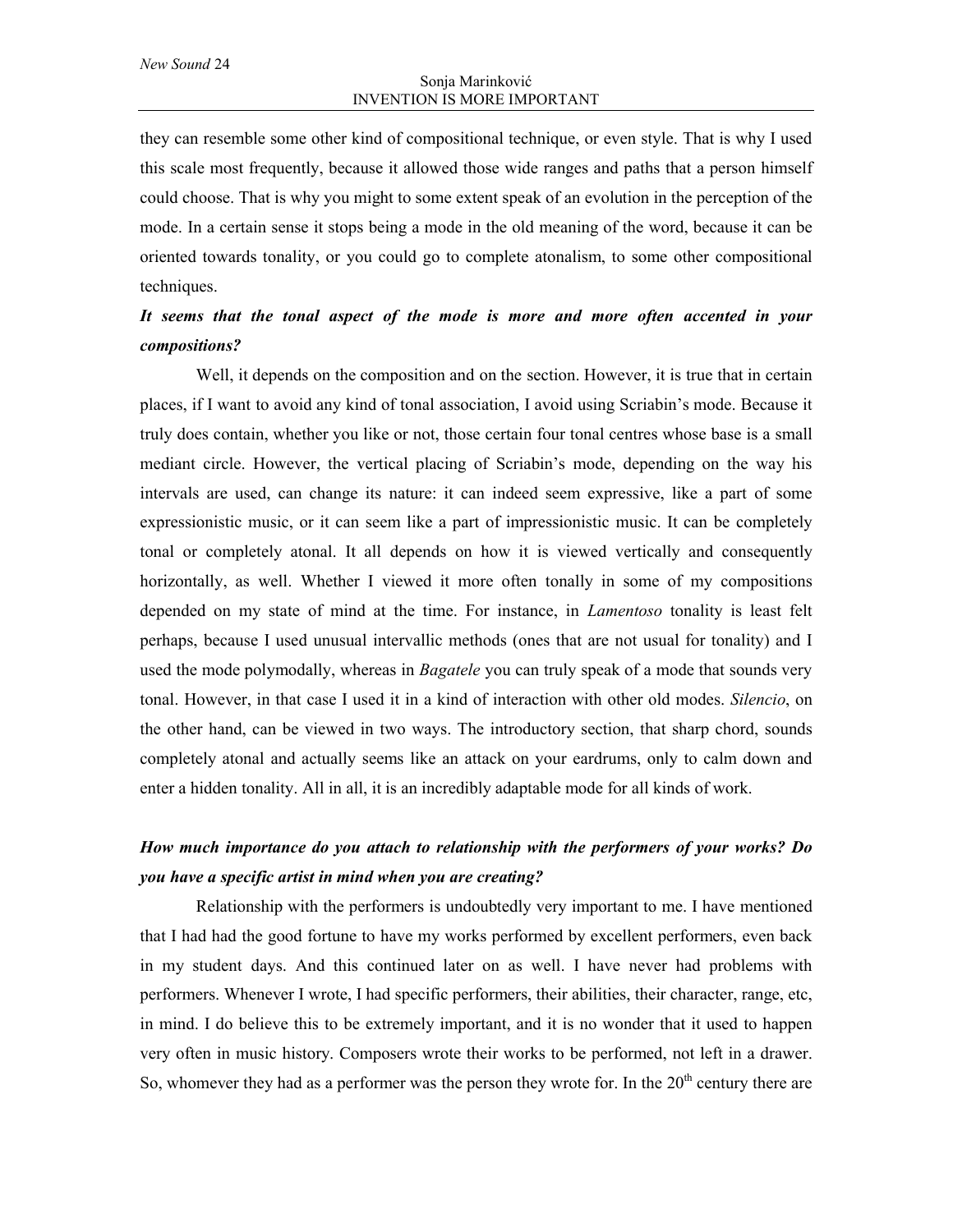even associations, groups and ensembles being formed in which composers and performers work together on new composition projects. The fact that I have been truly fortunate to be in contact with the best of our performers, both before and now, is a different matter. The older I get, the better performers I have, so that quite many of them are interested – Aleksandar Serdar, Sreten Krstić, Bojan Sudjić, Ksenija Janković. All of my colleagues are very eager to play my compositions. I really do not have any problems with that. I believe that it is quite important for the composer to focus not only on the type of instrument he is writing for, but also to have in mind the people who will perform the work. The first interpretations are particularly important. And the first recordings, too. Because, later on, other performers very often rely on what they heard previously. It is always useful information for subsequent performances. It rarely happened to me that the performers failed to understand my composition. I remember it did happen once, with a London-based ensemble. It turned out the ensemble was quite chaotic and had dedicated itself to music modernism, thinking it could perform such compositions much more easily. When they were given specific metro-rhythmic, melodic and harmonic demands, major problems occurred in the performance.

# *Share with us the experience of listening to about fifty interpretations of your piano preludes at the recently held piano contest of the Musical Youth (Belgrade, 2004) when Tri prelida was listed as a mandatory rendition composition. Would you single out any of the interpretations of this work in particular?*

Naturally, a contest is pleasant on the one hand, but on the other, it was also unpleasant to listen to your own composition so many times. Such a vast number of performances made me feel uncomfortable at times. It is a very interesting experience. I found the first contest especially interesting and characteristic, because at the second one many contestants had already heard the composition and they performed it in a very similar manner. However, at the first contest there were completely different interpretations, completely different tempos, different stressing of certain motives, accents in the work. Therefore, it was an absolute revelation for me that a single composition could be performed in ten different ways. If well performed, *Prelidi* survived in completely different interpretations. And that was what rather intrigued me. And when they asked me if I could single out one interpretation or say which is better, although they were completely opposed, I replied that I liked them both. The situation is similar with Serdar's interpretation, which is supposed to come out on compact disc soon. At first I argued with him over *Tri prelida* because I wanted to get my own way, and he was very persistent in wanting to bring his own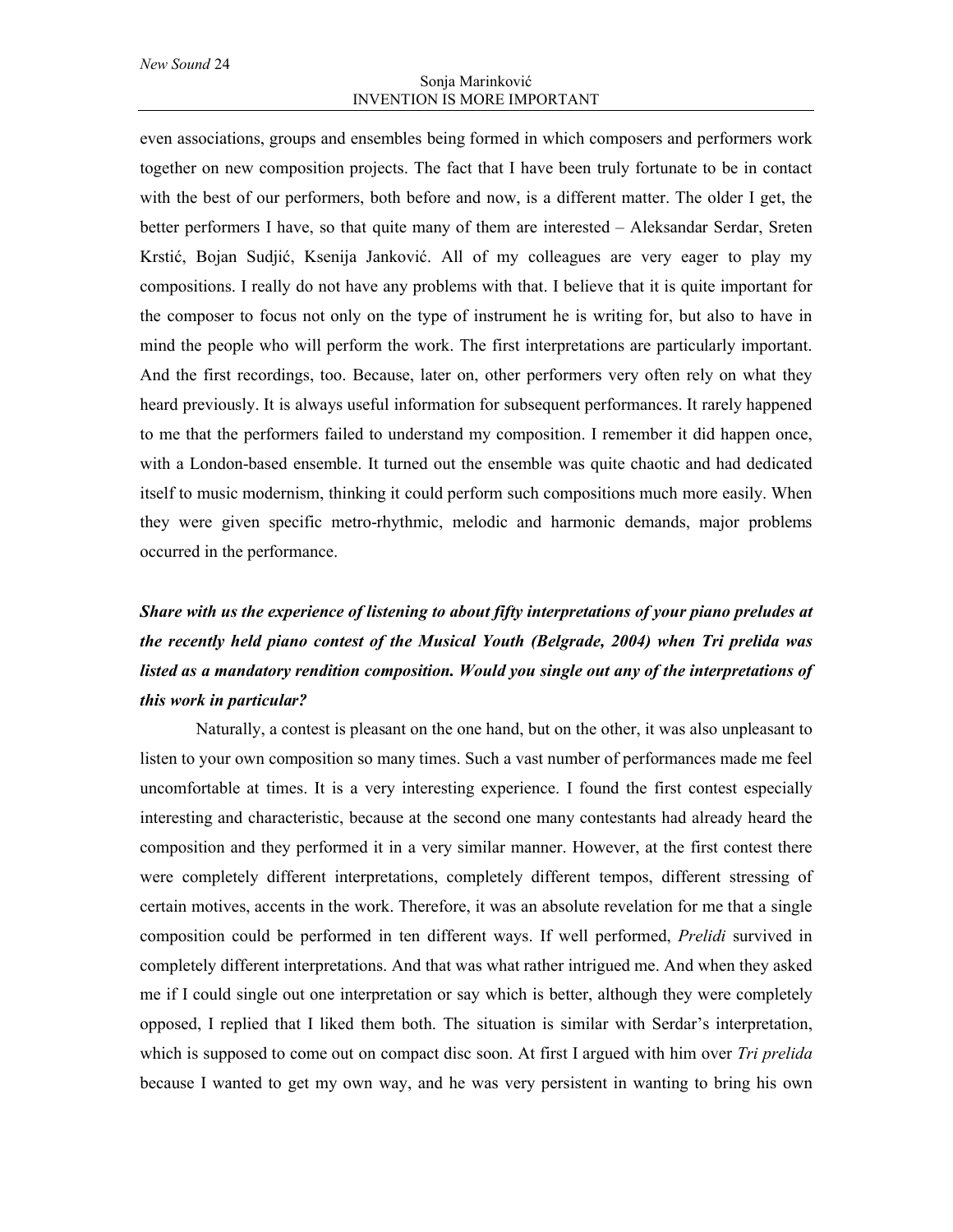interpretation which differed considerably in certain things from my demands. In the end, I let him do it the way he wanted to and that was a good thing because he did certain things very consciously, very professionally, he placed accents in certain places where I perhaps would not have, but with a very developed idea of what it should be like and it came out very well.

# *You never named any of your works as concerto, but the concertante principle is an important element of your compositions. The significant presence of concertante principles in contemporary production is today often interpreted as an expression of the need to achieve the communicativeness of a work. How true is that?*

I have never given any thought to this question. Whether a work will be interesting if I use the concertante approach in composing is simply something that has never occurred to me. I think you can see that in my compositions. Because in some chamber compositions, where you would not expect it, certain entrances of instruments seem as if they were done on the basis of the concert principle. And the other way around, where the solo instrument is accompanied by the ensemble, certain sections are done as if it were not a solo instrument in question, but an integral part of the orchestra or ensemble instead. I do not think it was that important, but there is no doubt that at those moments when the expressiveness of the composition itself requires it, when it is required by a moment in the work, when a certain culmination or tension occurs, maybe the concertante principle does come to the foreground. But it serves more to intensify the expressiveness of the work than to attract attention of some kind. I never wrote a composition in order to attract the attention of a particular part of the audience or my colleagues. I wrote as I felt at that particular moment. Naturally, bearing in mind the potential performer. We are still a country where contemporary music does not have that many good performers and for that reason, as I often advise my students, I think they have to bear in mind what the performers are capable of doing. What happens to our students is that they write a composition which cannot be performed well because, unfortunately, the scope of our performers in contemporary music is not good enough for them to be able to express fully what the composer wanted to say, that is, to achieve what is directly written in the score. It seems to me that there are performing problems which are related to the performing of contemporary music. The performers are not knowledgeable enough, they have not worked enough on either specific rhythmic-metric issues or different sound production, etc. I hope such times will soon be behind us. We have been discussing the possibility of devoting a year to  $20<sup>th</sup>$ -century music as part of the subject of chamber music at the Faculty.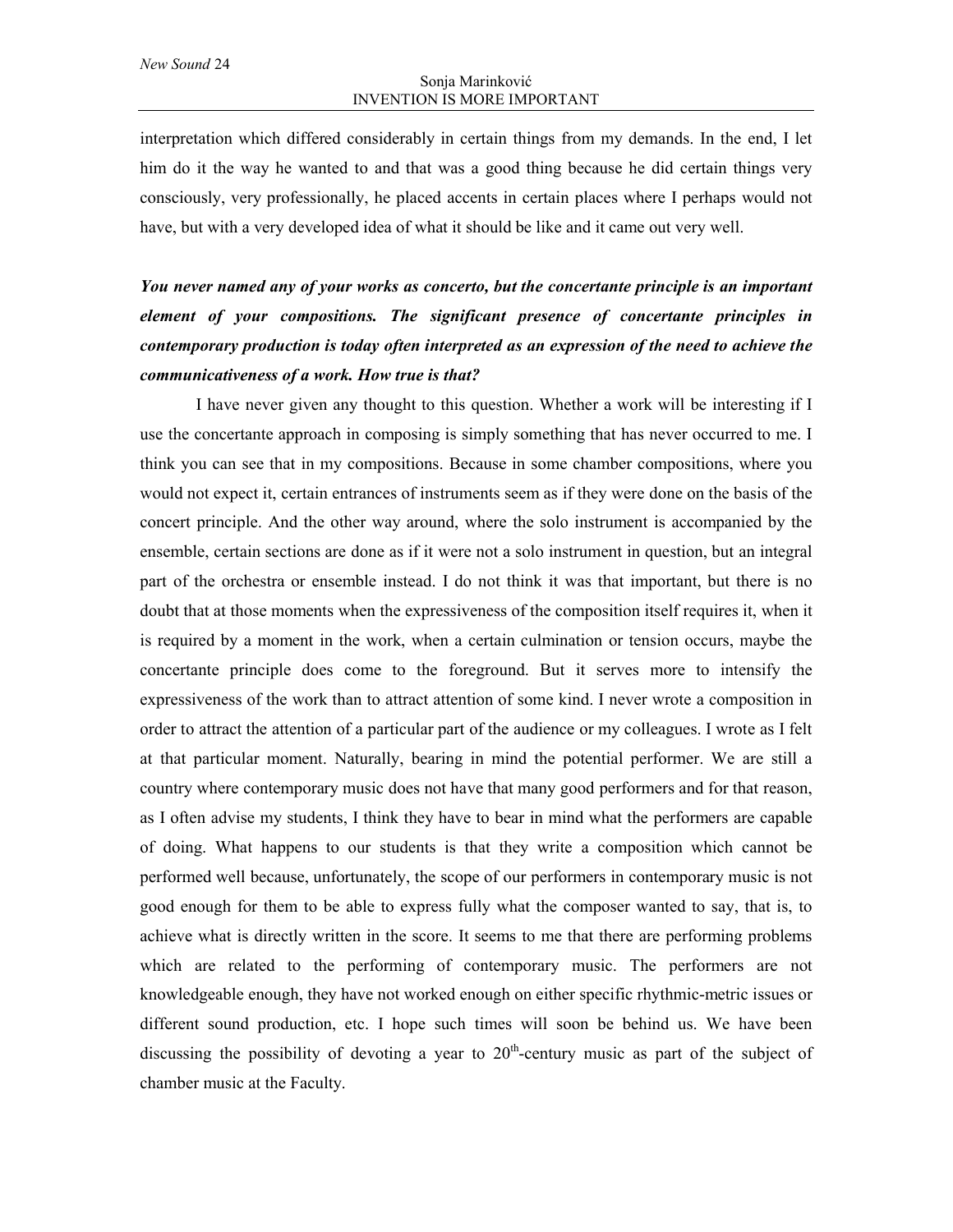# *Your knowledge of the potential of the medium in which you express yourself is fascinating. Especially the way in which you use the orchestra, discovering always new expressive potential in it. Do you rely only on knowledge or are you also guided by intuition?*

First of all, thank you for the compliment. People have told me, though, several times when listening to *Nokturna* or *Memento*, for instance, that I make extremely good use of that performing apparatus. I wouldn't know about knowledge, but I think intuition is more important in this case, even concerning such concrete issues as being familiar with a medium and making use of its potential. I am not so sure that I do have extensive knowledge and I wonder very often, when I am teaching a class, what should be done at a particular moment. Then I often think about it at home so that I can refer the student to the right answers, or if not to direct answers, then at least to places where they can look for them. I think the situation is similar when I am working and intuition is truly very useful to me then. Especially when I am directly absorbed in what I am doing, when I forget everything else that surrounds me. I believe that is a very important moment in creating. In any case, the work that I do demands my entire person, at the moment when I am doing it. Whenever I had to do something in haste, it did fill me with enthusiasm and I managed to do everything on time, but I always felt either some kind of incompleteness or insufficient sincerity in what I was doing. And when I devoted myself to it completely, when I was surrounded only by it, I above all enjoyed working incredibly and experienced some amazing feelings. When I succeeded in completely devoting myself, then those sections or those compositions were the most successful.

## *Your works were often commissioned. Does that mean that your work is predominantly guided by external incentives or are those just opportunities for you to express and materialise the music you carry inside?*

I believe it has to do with what we have already talked about, that I like to know for whom I am writing. When an ensemble or a musician or an institution or a festival commissioned me to write a work, and the performer was already known, then it was easier for me to work, I had an external motive. That is probably why I wrote commissioned works so frequently. And perhaps I was fortunate to have had so many commissions. However, that which a person carries inside, he can indeed carry for a long time without realizing it, without writing it down. The moment he starts to work, perhaps it has accumulated to such an extent that it then simply pours out on its own. Although I must admit that the beginning of a composition is always the most difficult part. Facing that blank piece of paper, a person wonders what he should say next that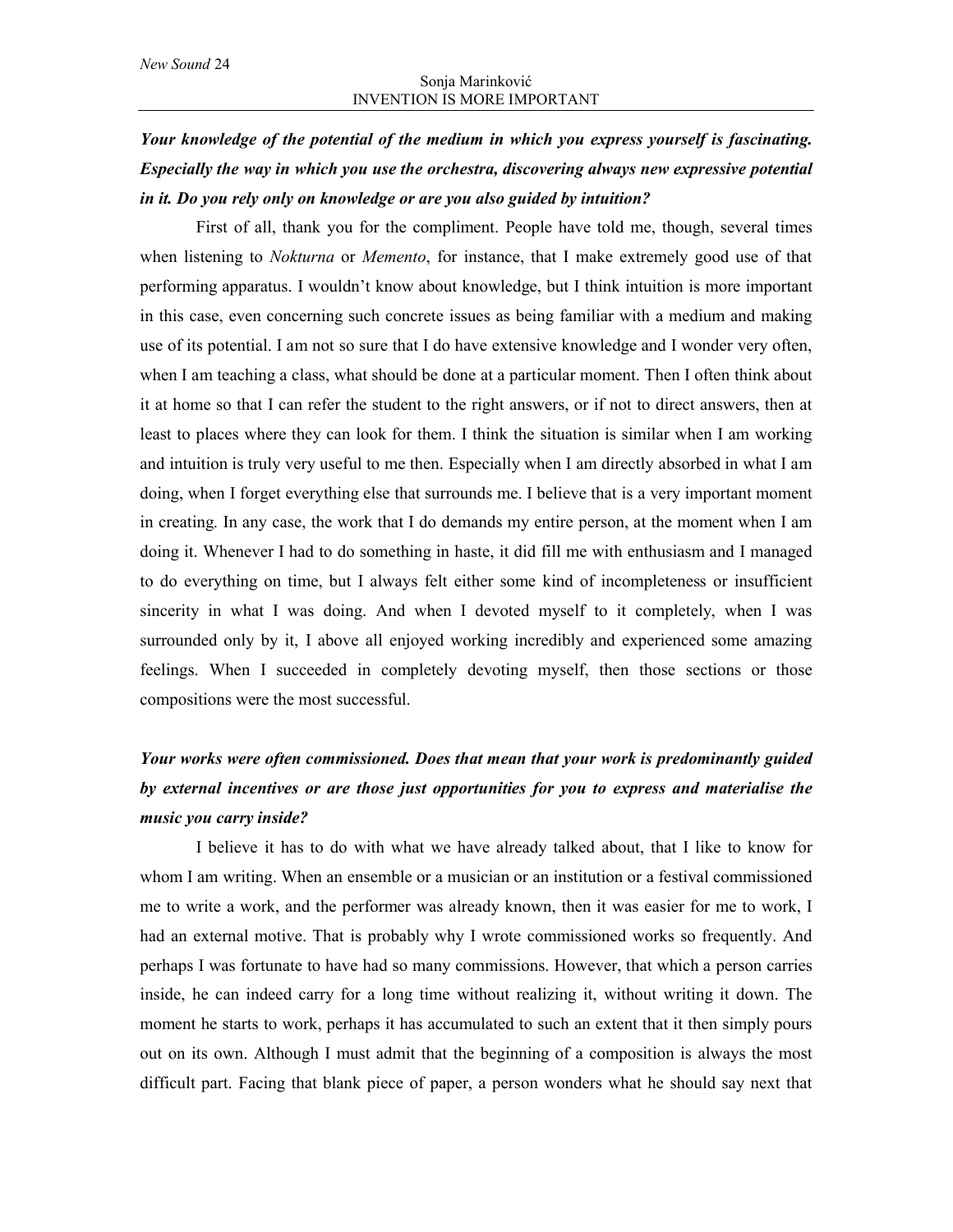might be interesting, and yet different both from that which surrounds him, that which others do, and even that which he himself does. And that can be quite frightening sometimes. I know that it takes quite an effort for me to overcome those initial days until the composition begins to progress… I will not say… on its own. It never begins to progress on its own, that's the worst of it, not in my case anyway. I know that I always need to put in an awful lot of work for any idea to come out and remain on paper. At those times my family often experiences unpleasant moments.

# *The International Review of Composers, of which you are founder and long-time director, is going through a serious crisis after ten years. How important is this institution for contemporary Serbian music and how do you comment the reasons for its "slide"?*

I must admit that I regard the Review as something quite personal, because I have worked on it so hard, at first together with my colleagues, and later on mostly on my own, sometimes feeling a bit lonely, when people had other things to do and would not become involved in it. Therefore this festival is extremely close and important to me. But I think its importance is far greater, primarily for our music, for our music production and the culture of our country. Many European countries have several festivals of contemporary music, with their governments directly backing that kind of activity, and ensembles that perform it, and music information centres. They do not do this without good cause; they work on it so that the music culture and production of their country would spread beyond their borders. The Review started off relatively modestly, but I immediately felt it was a chance for our music to be heard outside the borders of our country as well. Therefore, it was not only an opportunity for the works we had written to be performed, but also, with the arrival of foreign ensembles, for them to spread beyond our borders. It really did happen in several cases, where truly exceptional foreign ensembles, such as the *Kreutzer Quartet* from London, *Alternance* from Paris and *Acroche Note*, performed the works of our composers. They performed them later on as well, and even recorded compact discs in their own countries. The Review simply tried to remedy part of our cultural policy's shortfall, to promote the compositions of our authors both in its own region and abroad. That is why I think this is extremely important, just as it is important for young authors who are coming into their own to have a place where their compositions can be performed, where they can come face to face with live sound, with their compositions in a real performance, and not only with an electronic sound imitation. I think we are partly to blame for the crisis, because we are too preoccupied with the struggle to survive to deal with things that are of universal benefit. So it happened that at a time when the team of people leading the Review changed, it really did experience a crisis. However, I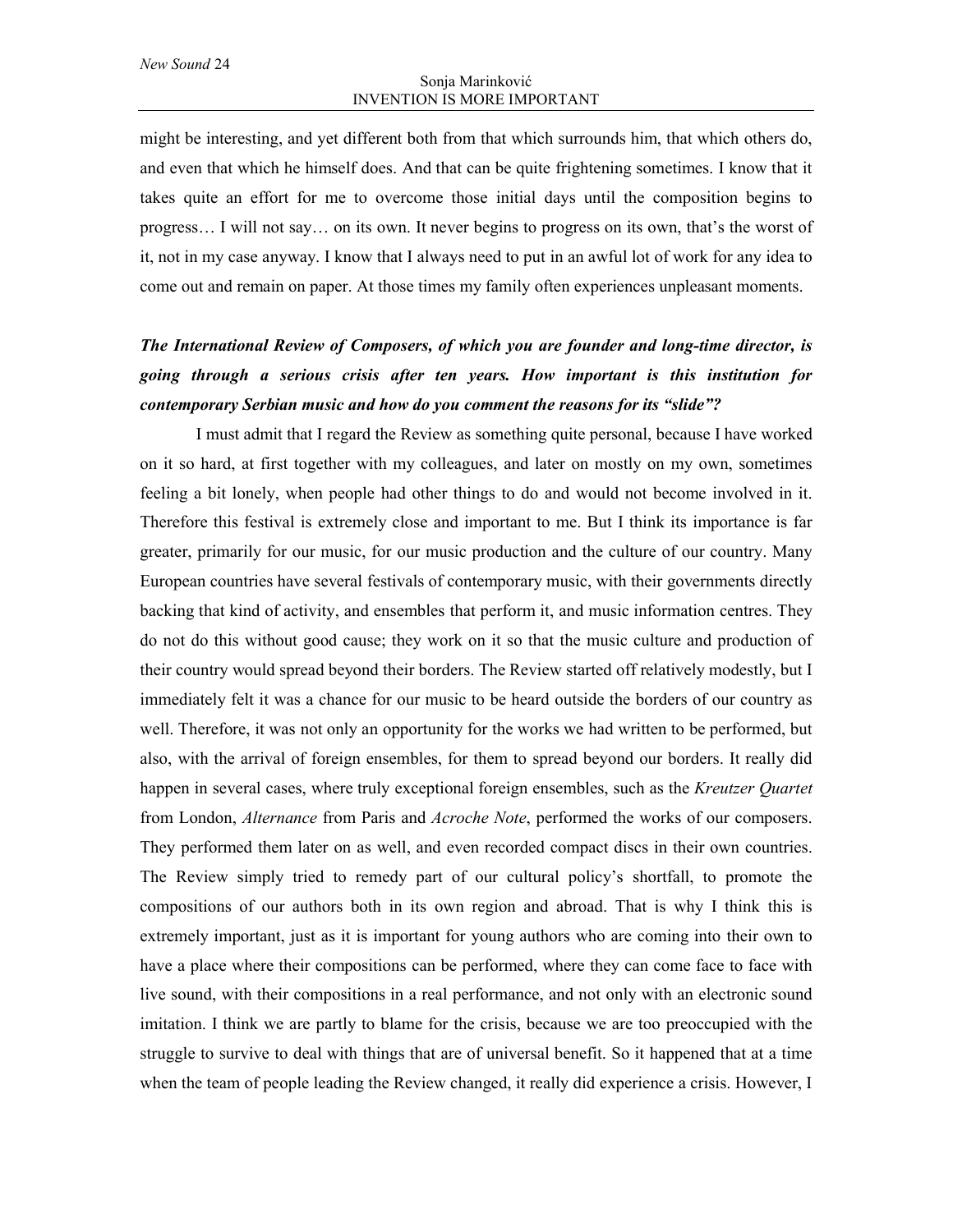believe a great deal of responsibility lies with political factors that do not understand these things at all. They did not understand them before much either, but it somehow became a routine maintained by itself. But I remember how much effort I had to put in to convince people, politicians, that it was important for us. Even when I could not persuade them, I was such a nuisance that people ended up doing what I wanted just to "shake me off". It seems that when a person holds the position of organizer of such a festival, he has to be persistent, insolent and tiresome in order to achieve what he wants. We fought Milošević's rule for a long time. We believed that with the arrival of democracy, culture would flourish. Unfortunately, I must say that we are faced with the fact that the situation is much worse that it used to be. And that is also part of the festival's crisis. Perhaps it is even the crucial part.

*In Serbian culture there was never appropriate concern for music production, but it seems, nonetheless, that modern history has never seen such dramatically pronounced indifference of state agencies and institutions and total marginalization of this domain as today. You were the recipient of a distinguished award of the City of Belgrade for production in 2003. In 2004 no compositions were nominated for this award. How unsettling is that? Is it a sign that light and popular music have absolutely triumphed?*

It is possible that a lack of compositions is also caused by this crisis. You can compare it to the situation where, if you do not have an ensemble, then you do not write for it. When you think about it, have any serious composers written for a string quartet lately? We have two or three, maybe four string quartets in Belgrade, but the quality of their playing is so poor that people simply do not even dream of writing for them. As long as the Serbian String Quartet existed, especially with its original members, composers wrote. Not to mention music for the strings. There is no doubt that, in this domain, a vast number of compositions were created thanks to the "Dušan Skovran" ensemble, because they were written expressly for them. They performed them, and performed them well, they promoted the works wherever they could, and the composers were interested in writing. It is the same with the existence and non-existence of this festival. If it does not exist, people start to loose motivation for working, writing, because, unfortunately, it was almost the only place where you could promote our production. And that is one of the segments that make this festival important for our culture.

As for light and popular music, they have always triumphed, which is normal, because the majority of people are more willing to indulge in entertainment than to make an effort at something completely new, which intrigues in a totally different way and is frequently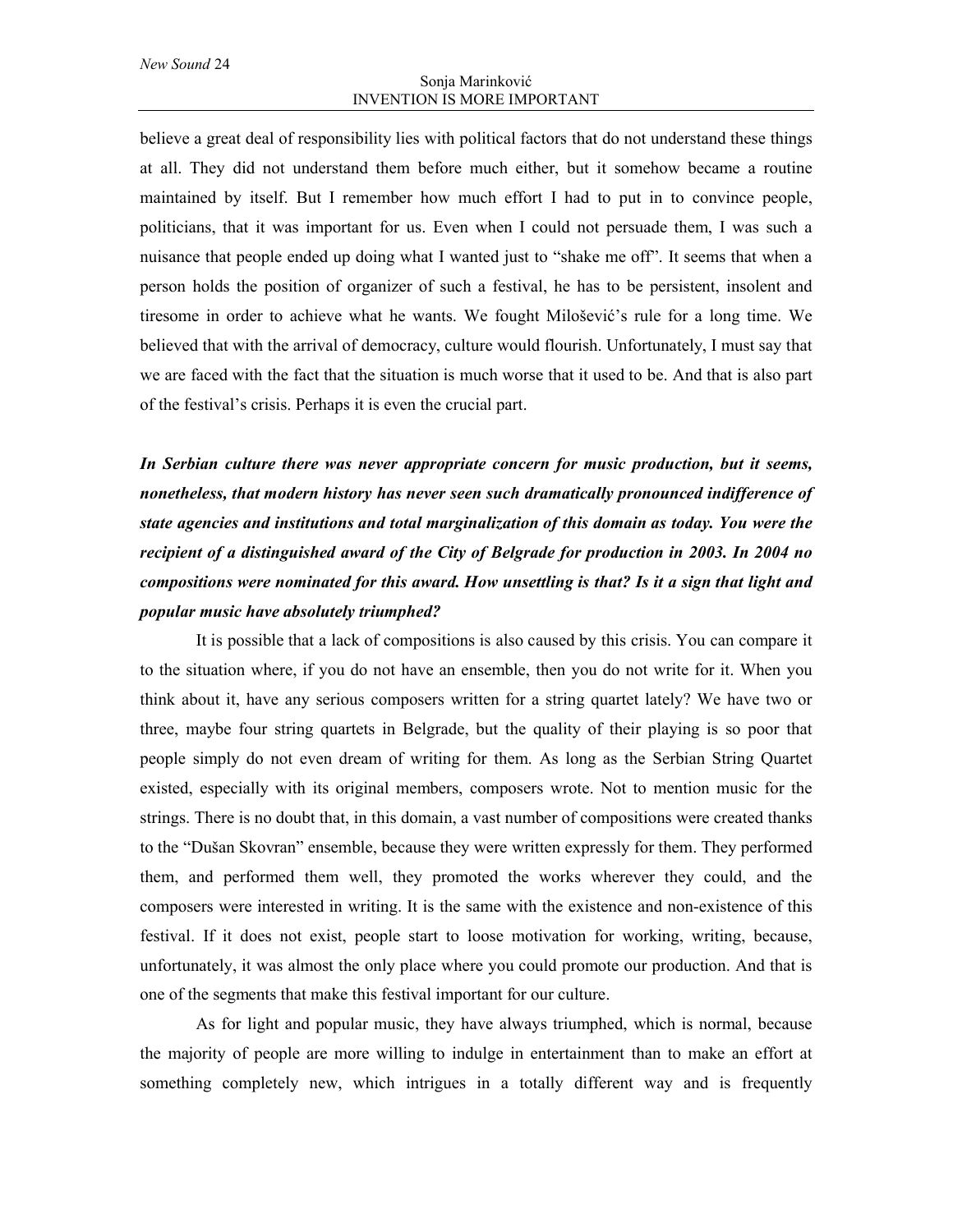incomprehensible to them. I believe it is both our duty and the duty of the state not to allow entertainment to dominate everything, but to educate our people as well.

# *You have been the Head of the Faculty for two years. Are you satisfied with the results you have achieved? When it comes to music education, how do you see our place in European integration processes?*

I should start by saying that I was very reluctant to accept the position of Head of the Faculty, because, by discontinuing my activities in the Association and at the Festival, I wanted to create more space for composing. However, I realized that it would not be good for the Faculty if I did not take on the position and that I had to help in some way. Whether I have helped or not is for others to decide. But I personally am satisfied with what we have done in the past two years. First of all, it was precisely in our contacts with other countries that we have managed to establish relations with many institutions and music academies, to make direct contacts, to bring people here, to our Faculty, to see the conditions we work in and the things we do. Many were shocked by the conditions this Academy works in and, on the other hand, impressed by the very good results we achieve here and by the number of extremely talented and trained students. This prompted them to help us, cooperate with us, come here to give lectures, conduct master classes, even help us directly with financial assistance for such things as piano repairs, the acquisition of certain equipment, etc. I believe there were never this many people who came to the Faculty, including our best artists working abroad, since this Academy came into existence. Now there is something taking place practically every week, and it sometimes happens that courses of different kinds or even totally identical ones clash, as last week when there were two piano duets at the same time. I think this is a very good thing, for us personally and especially for our students, who I can tell are very interested, who benefit greatly from hearing good experts, from hearing different opinions, becoming familiar with a different way of working. Because it is certain that these experiences we get from outside can be very valuable.

I am satisfied with that aspect. I am not satisfied with certain other things. I think this dissatisfaction has two aspects. One is internal and the other external. The internal aspect, as I see it, is that, for a long time, owing to the previously denounced Higher Education Act but perhaps not only that, there have been many people at the Academy occupying certain positions which I think they do not deserve. I fear that kind of influence, a slight overall monotony that had become established at our Academy for a while. I think certain things are gradually changing. I think people took seriously the change in the Statute, which refers to re-election and election by secret